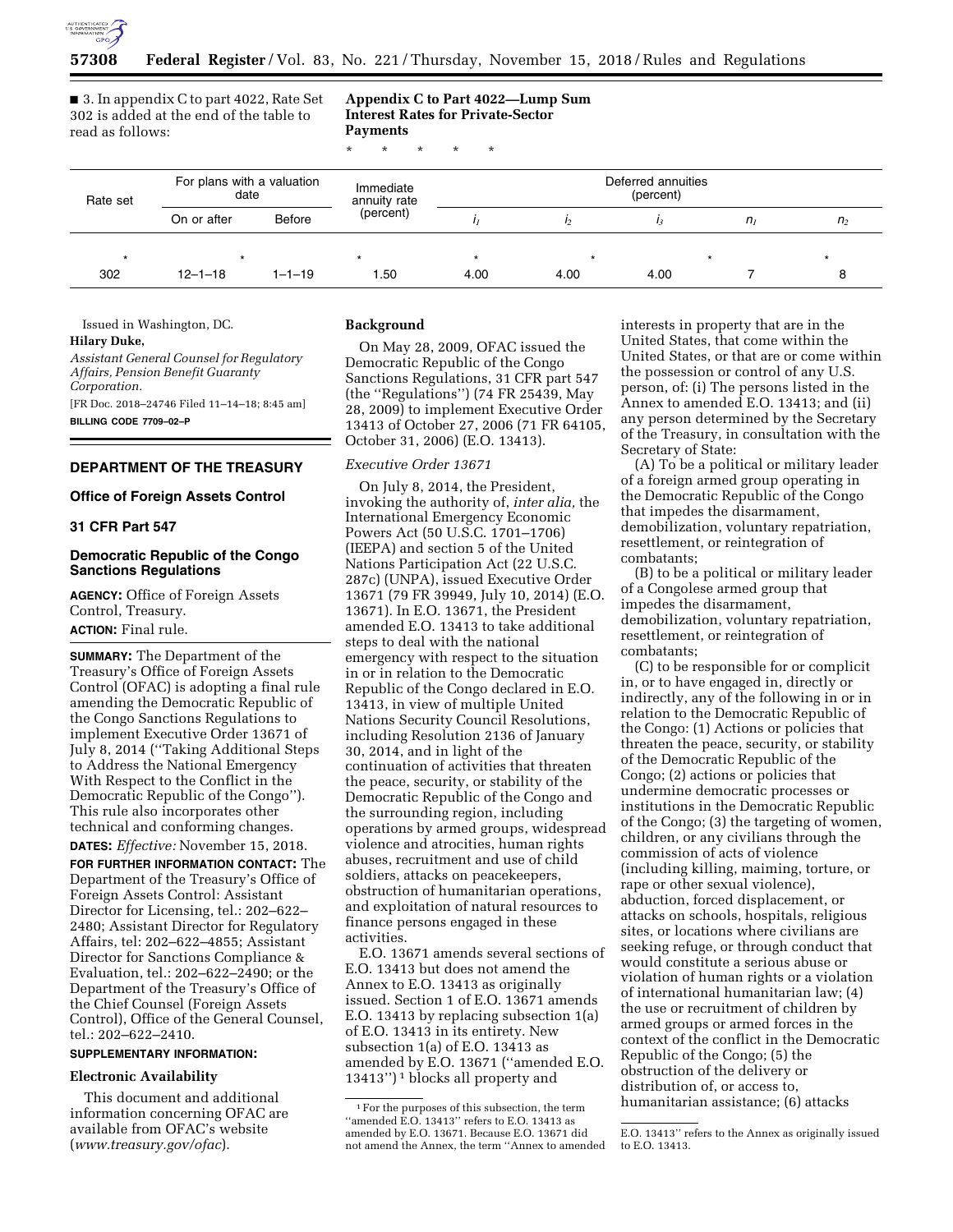against United Nations missions, international security presences, or other peacekeeping operations; or (7) support to persons, including armed groups, involved in activities that threaten the peace, security, or stability of the Democratic Republic of the Congo or that undermine democratic processes or institutions in the Democratic Republic of the Congo, through the illicit trade in natural resources of the Democratic Republic of the Congo;

(D) except where intended for the authorized support of humanitarian activities or the authorized use by or support of peacekeeping, international, or government forces, to have directly or indirectly supplied, sold, or transferred to the Democratic Republic of the Congo, or been the recipient in the territory of the Democratic Republic of the Congo, of arms and related materiel, including military aircraft and equipment, or advice, training, or assistance, including financing and financial assistance, related to military activities;

(E) to be a leader of (i) an entity, including any armed group, that has, or whose members have, engaged in any of the activities described in paragraphs (A) through (D) above or (ii) an entity whose property and interests in property are blocked pursuant to amended E.O. 13413;

(F) to have materially assisted, sponsored, or provided financial, material, logistical, or technological support for, or goods or services in support of: (i) Any of the activities described in (A) through (D) above; or (ii) any person whose property and interests in property are blocked pursuant to amended E.O. 13413; or

(G) to be owned or controlled by, or to have acted or purported to act for or on behalf of, directly or indirectly, any person whose property and interests in property are blocked pursuant to amended E.O. 13413.

The property and interests in property of the persons described above may not be transferred, paid, exported, withdrawn, or otherwise dealt in.

Section 2 of E.O. 13671 adds new subsection (d) to section 1 of E.O. 13413. This new subsection provides that the prohibitions in subsection 1(a) of amended E.O. 13413 apply except to the extent provided by statutes, or in regulations, orders, directives, or licenses that may be issued pursuant to amended E.O. 13413, and notwithstanding any contract entered into or any license or permit granted prior to the effective date of the order.

Section 3 of E.O. 13671 amends section 2 of E.O. 13413 by adding a prohibition. Section 2 of E.O. 13413

prohibited any transaction by a U.S. person or within the United States that evades or avoids, has the purpose of evading or avoiding, or attempts to violate any of the prohibitions set forth in E.O. 13413, as well as any conspiracy formed to violate such prohibitions. Section 3 of E.O. 13671 adds a prohibition on causing a violation of any prohibitions set forth in amended E.O. 13413 to the existing prohibitions.

Section 4 of E.O. 13671 authorizes the Secretary of the Treasury, in consultation with the Secretary of State, to take such actions, including the promulgation of rules and regulations, and to employ all powers granted to the President by IEEPA and the UNPA as may be necessary to carry out the purposes of E.O. 13671 and amended E.O. 13413. Section 4 of E.O. 13671 also provides that the Secretary of the Treasury may redelegate any of these functions to other officers and agencies of the U.S. government.

### *Current Regulatory Action*

This rule amends the Regulations to implement the relevant provisions of E.O. 13671, as well as to update certain provisions and to make other technical and conforming changes. OFAC is revising and republishing in its entirety subpart B of the Regulations, which sets forth the prohibitions contained in sections 1 and 2 of amended E.O. 13413. *See, e.g.,* §§ 547.201 and 547.205. In particular, OFAC is revising § 547.201 of subpart B to incorporate the new designation criteria provided for in E.O. 13671. OFAC is also adding § 547.206 to subpart B to clarify which transactions are exempt from the prohibitions in this part.

This rule also amends several sections in subpart C, which defines key terms used throughout the Regulations. New § 547.300 is being added to clarify that the definitions contained in subpart C apply throughout the entire part, and §§ 547.314 and 547.315 are being added to define key terms used in the Regulations. Also, certain existing definitions in subpart C are being updated or revised to take account of new provisions and to provide greater clarity with respect to the terms being used.

This rule also revises and republishes in its entirety subpart D, which contains interpretive sections regarding the Regulations. Section 547.411 of subpart D is being amended to clarify that the property and interests in property of an entity are blocked if the entity is directly or indirectly owned, whether individually or in the aggregate, 50 percent or more by one or more persons whose property and interests in

property are blocked, whether or not the entity itself is listed in or designated pursuant to amended E.O. 13413 or incorporated into OFAC's Specially Designated Nationals and Blocked Persons List (SDN List). Other sections within subpart D are being amended to reflect current OFAC interpretations.

Transactions otherwise prohibited by the Regulations but found to be consistent with U.S. policy may be authorized by one of the general licenses contained in subpart E of the Regulations or by a specific license issued pursuant to the procedures described in subpart E of 31 CFR part 501. This rule also amends subpart E of the Regulations. In particular, a general license is being added in § 547.508, authorizing payments from outside the United States for the provision of legal services authorized in § 547.507. The general license authorizing certain emergency medical services that was formerly at § 547.508 has been moved to § 547.509 and updated to reflect current licensing policies. Updates to reflect current licensing policies have also been made to several other general licenses. General licenses and statements of licensing policy relating to this part also may be available through the Democratic Republic of the Congo sanctions page on OFAC's website: *[www.treasury.gov/ofac.](http://www.treasury.gov/ofac)* 

This rule revises subpart G of the Regulations and republishes it in its entirety. Subpart G of the Regulations describes the civil and criminal penalties applicable to violations of the Regulations, as well as the procedures governing the potential imposition of a civil monetary penalty or issuance of a Finding of Violation. Subpart G also refers to appendix A of part 501 for a more complete description of these procedures. Finally, this rule updates the delegation of authority by the Secretary of the Treasury in subpart H of the Regulations.

### **Public Participation**

Because the Regulations involve a foreign affairs function, the provisions of Executive Order 12866 and the Administrative Procedure Act (5 U.S.C. 553) requiring notice of proposed rulemaking, opportunity for public participation, and delay in effective date, as well as the provisions of Executive Order 13771 are inapplicable. Because no notice of proposed rulemaking is required for this rule, the Regulatory Flexibility Act (5 U.S.C. 601–612) does not apply.

## **Paperwork Reduction Act**

The collections of information related to the Regulations are contained in 31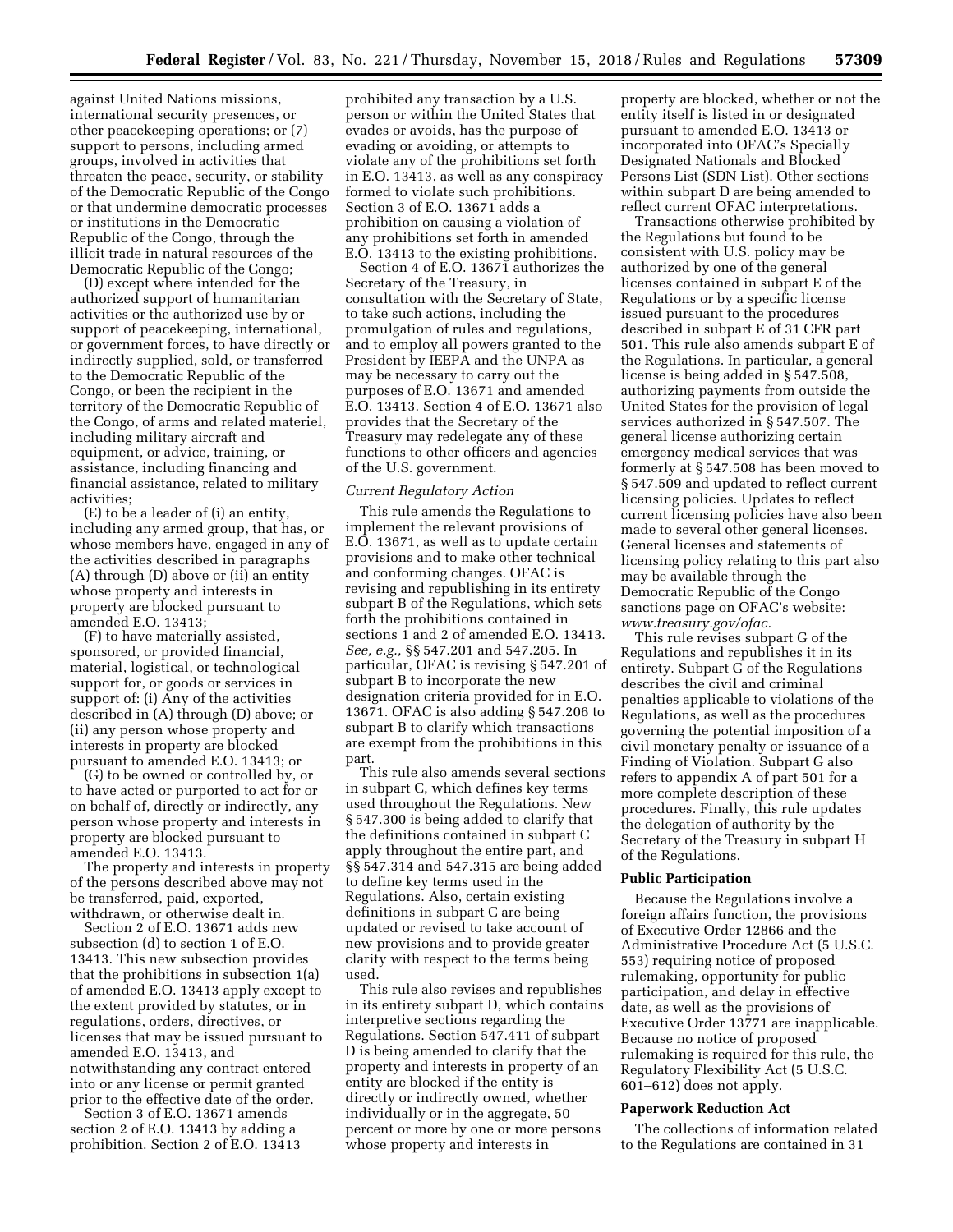CFR part 501 (the ''Reporting, Procedures and Penalties Regulations''). Pursuant to the Paperwork Reduction Act of 1995 (44 U.S.C. 3507), those collections of information have been approved by the Office of Management and Budget under control number 1505– 0164. An agency may not conduct or sponsor, and a person is not required to respond to, a collection of information unless the collection of information displays a valid control number.

## **List of Subjects in 31 CFR Part 547**

Administrative practice and procedure, Banks, Banking, Blocking of assets, Credit, Democratic Republic of the Congo, Foreign trade, Penalties, Reporting and recordkeeping requirements, Securities, Services.

For the reasons set forth in the preamble, the Department of the Treasury's Office of Foreign Assets Control amends 31 CFR part 547 as follows:

## **PART 547—DEMOCRATIC REPUBLIC OF THE CONGO SANCTIONS REGULATIONS**

■ 1. Revise the authority citation for part 547 to read as follows:

**Authority:** 3 U.S.C. 301; 31 U.S.C. 321(b); 50 U.S.C. 1601–1651, 1701–1706; 22 U.S.C. 287c; Pub. L. 101–410, 104 Stat. 890 (28 U.S.C. 2461 note); Pub. L. 110–96, 121 Stat. 1011 (50 U.S.C. 1705 note); E.O. 13413, 71 FR 64105, 3 CFR, 2006 Comp., p. 247; E.O. 13671, 79 FR 39949, 3 CFR, 2015 Comp., p. 280.

■ 2. Revise subpart B to read as follows:

## **Subpart B—Prohibitions**

Sec.

- 547.201 Prohibited transactions involving blocked property.
- 547.202 Effect of transfers violating the provisions of this part.
- 547.203 Holding of funds in interestbearing accounts; investment and reinvestment.
- 547.204 Expenses of maintaining blocked tangible property; liquidation of blocked property.
- 547.205 Evasions; attempts; causing violations; conspiracies.
- 547.206 Exempt transactions.

## **§ 547.201 Prohibited transactions involving blocked property.**

(a) All property and interests in property that are in the United States, that come within the United States, or that are or come within the possession or control of any U.S. person of the following persons are blocked and may not be transferred, paid, exported, withdrawn, or otherwise dealt in:

(1) The persons listed in the Annex to Executive Order 13413 of October 27, 2006; and

(2) Any person determined by the Secretary of the Treasury, in consultation with the Secretary of State:

(i) To be a political or military leader of a foreign armed group operating in the Democratic Republic of the Congo that impedes the disarmament, demobilization, voluntary repatriation, resettlement, or reintegration of combatants;

(ii) To be a political or military leader of a Congolese armed group that impedes the disarmament, demobilization, voluntary repatriation, resettlement, or reintegration of combatants;

(iii) To be responsible for or complicit in, or to have engaged in, directly or indirectly, any of the following in or in relation to the Democratic Republic of the Congo:

(A) Actions or policies that threaten the peace, security, or stability of the Democratic Republic of the Congo;

(B) Actions or policies that undermine democratic processes or institutions in the Democratic Republic of the Congo;

(C) The targeting of women, children, or any civilians through the commission of acts of violence (including killing, maiming, torture, or rape or other sexual violence), abduction, forced displacement, or attacks on schools, hospitals, religious sites, or locations where civilians are seeking refuge, or through conduct that would constitute a serious abuse or violation of human rights or a violation of international humanitarian law;

(D) The use or recruitment of children by armed groups or armed forces in the context of the conflict in the Democratic Republic of the Congo;

(E) The obstruction of the delivery or distribution of, or access to, humanitarian assistance;

(F) Attacks against United Nations missions, international security presences, or other peacekeeping operations; or

(G) Support to persons, including armed groups, involved in activities that threaten the peace, security, or stability of the Democratic Republic of the Congo or that undermine democratic processes or institutions in the Democratic Republic of the Congo, through the illicit trade in natural resources of the Democratic Republic of the Congo;

(iv) Except where intended for the authorized support of humanitarian activities or the authorized use by or support of peacekeeping, international, or government forces, to have directly or indirectly supplied, sold, or transferred to the Democratic Republic of the Congo, or been the recipient in the territory of the Democratic Republic of the Congo of, arms and related materiel,

including military aircraft and equipment, or advice, training, or assistance, including financing and financial assistance, related to military activities;

(v) To be a leader of:

(A) An entity, including any armed group, that has, or whose members have, engaged in any of the activities described in paragraphs (a)(2)(i) through (iv) of this section; or

(B) An entity whose property and interests in property are blocked pursuant to paragraph (a) of this section;

(vi) To have materially assisted, sponsored, or provided financial, material, logistical, or technological support for, or goods or services in support of any of the activities described in paragraphs (a)(2)(i) through (iv) of this section or any person whose property and interests in property are blocked pursuant to paragraph (a) of this section; or

(vii) To be owned or controlled by, or to have acted or purported to act for or on behalf of, directly or indirectly, any person whose property and interests in property are blocked pursuant to paragraph (a) of this section.

**Note 1 to paragraph (a):** The names of persons listed in or designated pursuant to Executive Order 13413, both as originally issued and as amended by Executive Order 13671, whose property and interests in property therefore are blocked pursuant to paragraph (a) of this section, are published in the **Federal Register** and incorporated into OFAC's Specially Designated Nationals and Blocked Persons List (SDN List) with the identifier ''[DRCONGO].'' The SDN List is accessible through the following page on OFAC's website: *[www.treasury.gov/sdn.](http://www.treasury.gov/sdn)*  Additional information pertaining to the SDN List can be found in appendix A to this chapter. See § 547.411 concerning entities that may not be listed on the SDN List but whose property and interests in property are nevertheless blocked pursuant to paragraph (a) of this section.

**Note 2 to paragraph (a):** The International Emergency Economic Powers Act (50 U.S.C. 1701–1706), in Section 203 (50 U.S.C. 1702), authorizes the blocking of property and interests in property of a person during the pendency of an investigation. The names of persons whose property and interests in property are blocked pending investigation pursuant to paragraph (a) of this section also are published in the **Federal Register** and incorporated into the SDN List with the identifier ''[BPI–DRCONGO].''

**Note 3 to paragraph (a):** Sections 501.806 and 501.807 of this chapter describe the procedures to be followed by persons seeking, respectively, the unblocking of funds that they believe were blocked due to mistaken identity, and administrative reconsideration of their status as persons whose property and interests in property are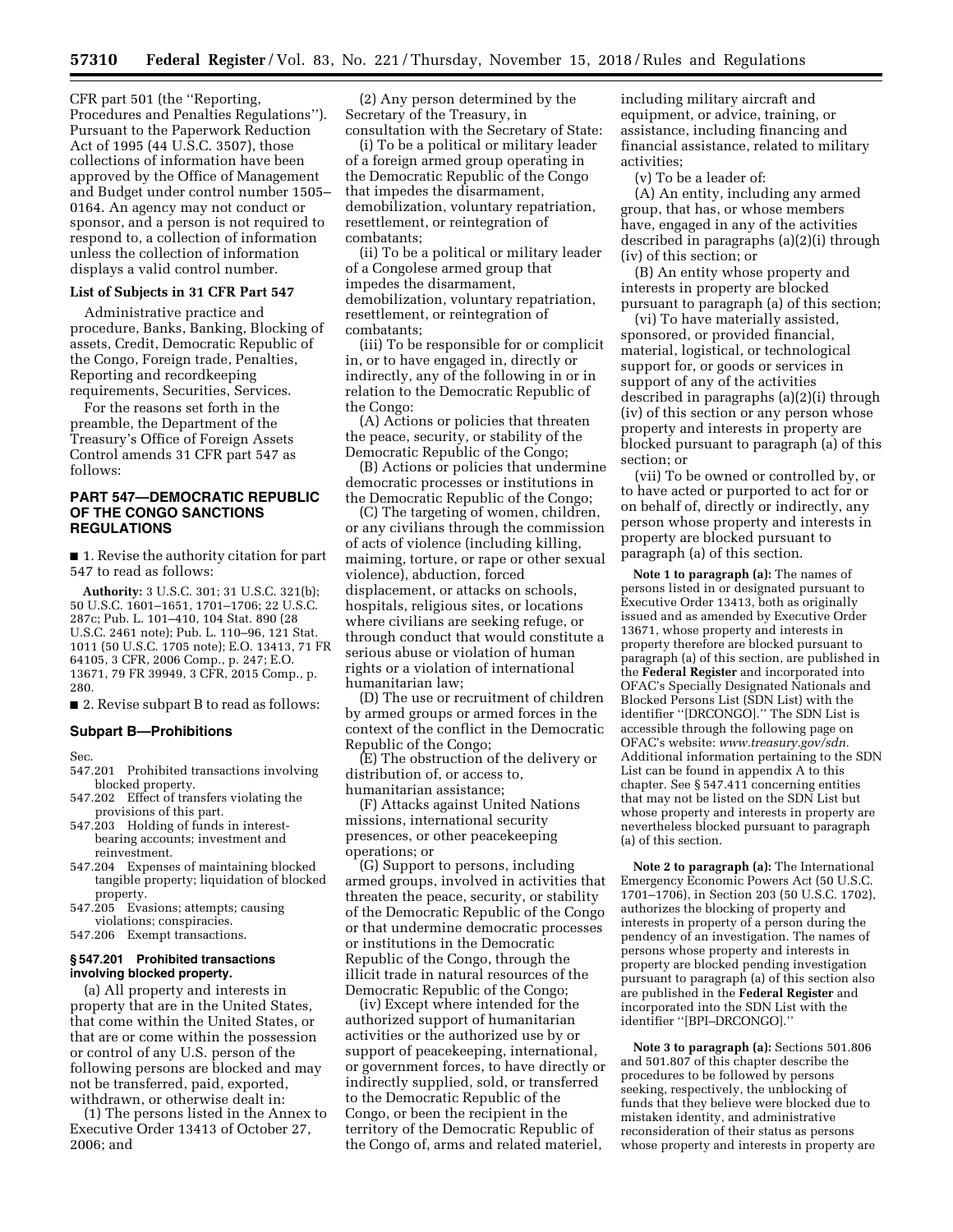blocked pursuant to paragraph (a) of this section.

(b) The prohibitions in paragraph (a) of this section include prohibitions on the following transactions:

(1) The making of any contribution or provision of funds, goods, or services by, to, or for the benefit of any person whose property and interests in property are blocked pursuant to paragraph (a) of this section; and

(2) The receipt of any contribution or provision of funds, goods, or services from any person whose property and interests in property are blocked pursuant to paragraph (a) of this section.

(c) Unless authorized by this part or by a specific license expressly referring to this part, any dealing in securities (or evidence thereof) held within the possession or control of a U.S. person and either registered or inscribed in the name of, or known to be held for the benefit of, or issued by, any person whose property and interests in property are blocked pursuant to paragraph (a) of this section is prohibited. This prohibition includes the transfer (including the transfer on the books of any issuer or agent thereof), disposition, transportation, importation, exportation, or withdrawal of, or the endorsement or guaranty of signatures on, any securities on or after the effective date. This prohibition applies irrespective of the fact that at any time (whether prior to, on, or subsequent to the effective date) the registered or inscribed owner of any such securities may have or might appear to have assigned, transferred, or otherwise disposed of the securities.

(d) The prohibitions in paragraph (a) of this section apply except to the extent provided by regulations, orders, directives, or licenses that may be issued pursuant to this part, and notwithstanding any contract entered into or any license or permit granted prior to the effective date.

## **§ 547.202 Effect of transfers violating the provisions of this part.**

(a) Any transfer after the effective date that is in violation of any provision of this part or of any regulation, order, directive, ruling, instruction, or license issued pursuant to this part, and that involves any property or interest in property blocked pursuant to § 547.201(a), is null and void and shall not be the basis for the assertion or recognition of any interest in or right, remedy, power, or privilege with respect to such property or interests in property.

(b) No transfer before the effective date shall be the basis for the assertion or recognition of any right, remedy, power, or privilege with respect to, or

any interest in, any property or interests in property blocked pursuant to § 547.201(a), unless the person who holds or maintains such property, prior to that date, had written notice of the transfer or by any written evidence had recognized such transfer.

(c) Unless otherwise provided, a license or other authorization issued by OFAC before, during, or after a transfer shall validate such transfer or make it enforceable to the same extent that it would be valid or enforceable but for the provisions of this part and any regulation, order, directive, ruling, instruction, or license issued pursuant to this part.

(d) Transfers of property that otherwise would be null and void or unenforceable by virtue of the provisions of this section shall not be deemed to be null and void or unenforceable as to any person with whom such property is or was held or maintained (and as to such person only) in cases in which such person is able to establish to the satisfaction of OFAC each of the following:

(1) Such transfer did not represent a willful violation of the provisions of this part by the person with whom such property is or was held or maintained (and as to such person only);

(2) The person with whom such property is or was held or maintained did not have reasonable cause to know or suspect, in view of all the facts and circumstances known or available to such person, that such transfer required a license or authorization issued pursuant to this part and was not so licensed or authorized, or, if a license or authorization did purport to cover the transfer, that such license or authorization had been obtained by misrepresentation of a third party or withholding of material facts or was otherwise fraudulently obtained; and

(3) The person with whom such property is or was held or maintained filed with OFAC a report setting forth in full the circumstances relating to such transfer promptly upon discovery that:

(i) Such transfer was in violation of the provisions of this part or any regulation, ruling, instruction, license, or other directive or authorization issued pursuant to this part;

(ii) Such transfer was not licensed or authorized by OFAC; or

(iii) If a license did purport to cover the transfer, such license had been obtained by misrepresentation of a third party or withholding of material facts or was otherwise fraudulently obtained.

**Note 1 to paragraph (d):** The filing of a report in accordance with the provisions of paragraph (d)(3) of this section shall not be deemed evidence that the terms of

paragraphs (d)(1) and (2) of this section have been satisfied.

(e) Unless licensed pursuant to this part, any attachment, judgment, decree, lien, execution, garnishment, or other judicial process is null and void with respect to any property and interests in property blocked pursuant to § 547.201(a).

### **§ 547.203 Holding of funds in interestbearing accounts; investment and reinvestment.**

(a) Except as provided in paragraph (e) or (f) of this section, or as otherwise directed or authorized by OFAC, any U.S. person holding funds, such as currency, bank deposits, or liquidated financial obligations, subject to § 547.201(a) shall hold or place such funds in a blocked interest-bearing account located in the United States.

(b)(1) For purposes of this section, the term *blocked interest-bearing account*  means a blocked account:

(i) In a federally-insured U.S. bank, thrift institution, or credit union, provided the funds are earning interest at rates that are commercially reasonable; or

(ii) With a broker or dealer registered with the Securities and Exchange Commission under the Securities Exchange Act of 1934 (15 U.S.C. 78a *et seq.*), provided the funds are invested in a money market fund or in U.S. Treasury bills.

(2) Funds held or placed in a blocked account pursuant to paragraph (a) of this section may not be invested in instruments the maturity of which exceeds 180 days.

(c) For purposes of this section, a rate is commercially reasonable if it is the rate currently offered to other depositors on deposits or instruments of comparable size and maturity.

(d) For purposes of this section, if interest is credited to a separate blocked account or subaccount, the name of the account party on each account must be the same.

(e) Blocked funds held in instruments the maturity of which exceeds 180 days at the time the funds become subject to § 547.201(a) may continue to be held until maturity in the original instrument, provided any interest, earnings, or other proceeds derived therefrom are paid into a blocked interest-bearing account in accordance with paragraph (a) or (f) of this section.

(f) Blocked funds held in accounts or instruments outside the United States at the time the funds become subject to § 547.201(a) may continue to be held in the same type of accounts or instruments, provided the funds earn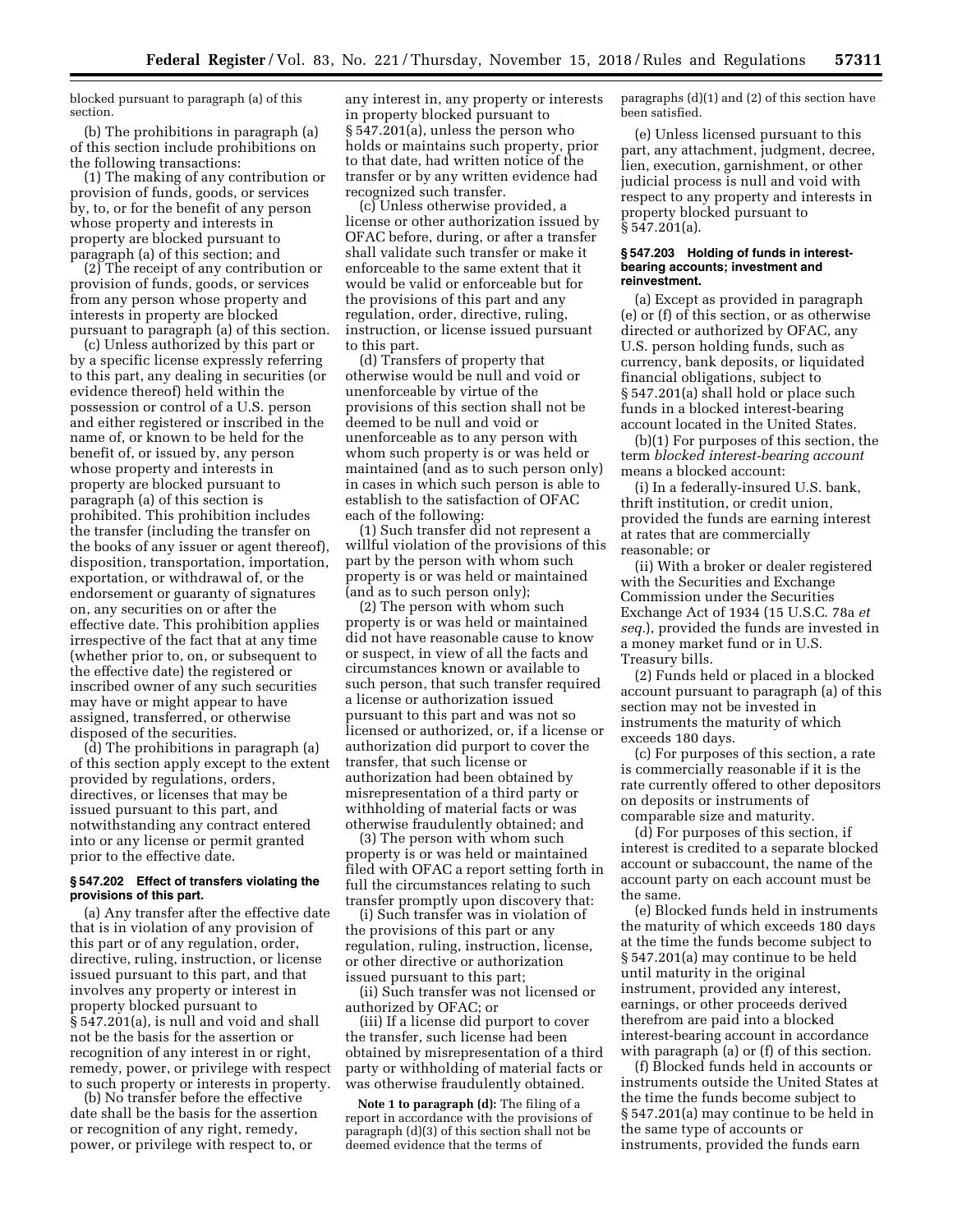interest at rates that are commercially reasonable.

(g) This section does not create an affirmative obligation for the holder of blocked tangible property, such as real or personal property, or of other blocked property, such as debt or equity securities, to sell or liquidate such property. However, OFAC may issue licenses permitting or directing such sales or liquidation in appropriate cases.

(h) Funds subject to this section may not be held, invested, or reinvested in a manner that provides immediate financial or economic benefit or access to any person whose property and interests in property are blocked pursuant to § 547.201(a), nor may their holder cooperate in or facilitate the pledging or other attempted use as collateral of blocked funds or other assets.

### **§ 547.204 Expenses of maintaining blocked tangible property; liquidation of blocked property.**

(a) Except as otherwise authorized, and notwithstanding the existence of any rights or obligations conferred or imposed by any international agreement or contract entered into or any license or permit granted prior to the effective date, all expenses incident to the maintenance of tangible property blocked pursuant to § 547.201(a) shall be the responsibility of the owners or operators of such property, which expenses shall not be met from blocked funds.

(b) Property blocked pursuant to § 547.201(a) may, in the discretion of OFAC, be sold or liquidated and the net proceeds placed in a blocked interestbearing account in the name of the owner of the property.

### **§ 547.205 Evasions; attempts; causing violations; conspiracies.**

(a) Any transaction on or after the effective date that evades or avoids, has the purpose of evading or avoiding, causes a violation of, or attempts to violate any of the prohibitions set forth in this part is prohibited.

(b) Any conspiracy formed to violate the prohibitions set forth in this part is prohibited.

#### **§ 547.206 Exempt transactions.**

(a) *United Nations Participation Act.*  The exemptions described in this section do not apply to transactions involving property or interests in property of persons whose property and interests in property are blocked pursuant to the authority of the United Nations Participation Act, as amended (22 U.S.C. 287c(b)) (UNPA).

**Note 1 to paragraph (a):** Persons whose property and interests in property are

blocked pursuant to the authority of the UNPA include those listed on *both* OFAC's Specially Designated Nationals and Blocked Persons List (SDN List) and the Consolidated United Nations Security Council Sanctions List (UN List) (see *<https://www.un.org>*) as well as persons listed on the SDN List for being owned or controlled by, or acting for or on behalf of, persons listed on *both* the SDN List and the UN List.

(b) *Personal communications.* The prohibitions contained in this part do not apply to any postal, telegraphic, telephonic, or other personal communication that does not involve the transfer of anything of value.

(c) *Information or informational materials.* (1) The prohibitions contained in this part do not apply to the importation from any country and the exportation to any country of any information or informational materials, as defined in § 547.314, whether commercial or otherwise, regardless of format or medium of transmission.

(2) This section does not exempt from regulation transactions related to information or informational materials not fully created and in existence at the date of the transactions, or to the substantive or artistic alteration or enhancement of information or informational materials, or to the provision of marketing and business consulting services. Such prohibited transactions include payment of advances for information or informational materials not yet created and completed (with the exception of prepaid subscriptions for widely circulated magazines and other periodical publications); provision of services to market, produce or coproduce, create, or assist in the creation of information or informational materials; and payment of royalties with respect to income received for enhancements or alterations made by U.S. persons to such information or informational materials.

(3) This section does not exempt transactions incident to the exportation of software subject to the Export Administration Regulations, 15 CFR parts 730 through 774, or to the exportation of goods (including software) or technology for use in the transmission of any data, or to the provision, sale, or leasing of capacity on telecommunications transmission facilities (such as satellite or terrestrial network connectivity) for use in the transmission of any data. The exportation of such items or services and the provision, sale, or leasing of such capacity or facilities to a person whose property and interests in property are blocked pursuant to § 547.201(a) are prohibited.

(d) *Travel.* The prohibitions contained in this part do not apply to transactions ordinarily incident to travel to or from any country, including importation or exportation of accompanied baggage for personal use, maintenance within any country including payment of living expenses and acquisition of goods or services for personal use, and arrangement or facilitation of such travel including nonscheduled air, sea, or land voyages.

### **Subpart C—General Definitions**

■ 3. Add § 547.300 to read as follows:

## **§ 547.300 Applicability of definitions.**

The definitions in this subpart apply throughout the entire part.

### **§ 547.301 [Amended]**

■ 4. In the heading and introductory text of § 547.301, remove ''or any'' and add in its place ''and''.

■ 5. Revise § 547.302 to read as follows:

### **§ 547.302 Blocked account; blocked property.**

The terms *blocked account* and *blocked property* shall mean any account or property subject to the prohibitions in § 547.201 held in the name of a person whose property and interests in property are blocked pursuant to § 547.201(a), or in which such person has an interest, and with respect to which payments, transfers, exportations, withdrawals, or other dealings may not be made or effected except pursuant to a license or other authorization from OFAC expressly authorizing such action.

**Note 1 to § 547.302:** See § 547.411 concerning the blocked status of property and interests in property of an entity that is directly or indirectly owned, whether individually or in the aggregate, 50 percent or more by one or more persons whose property and interests in property are blocked pursuant to § 547.201(a).

■ 6. Revise § 547.303 to read as follows:

### **§ 547.303 Effective date.**

(a) The term *effective date* refers to the effective date of the applicable prohibitions and directives contained in this part as follows:

(1) With respect to a person whose property and interests in property are blocked pursuant to  $\S 547.201(a)(1)$ , 12:01 a.m. eastern standard time on October 30, 2006; and

(2) With respect to a person whose property and interests in property are otherwise blocked pursuant to § 547.201(a), the earlier of the date of actual or constructive notice that such person's property and interests in property are blocked.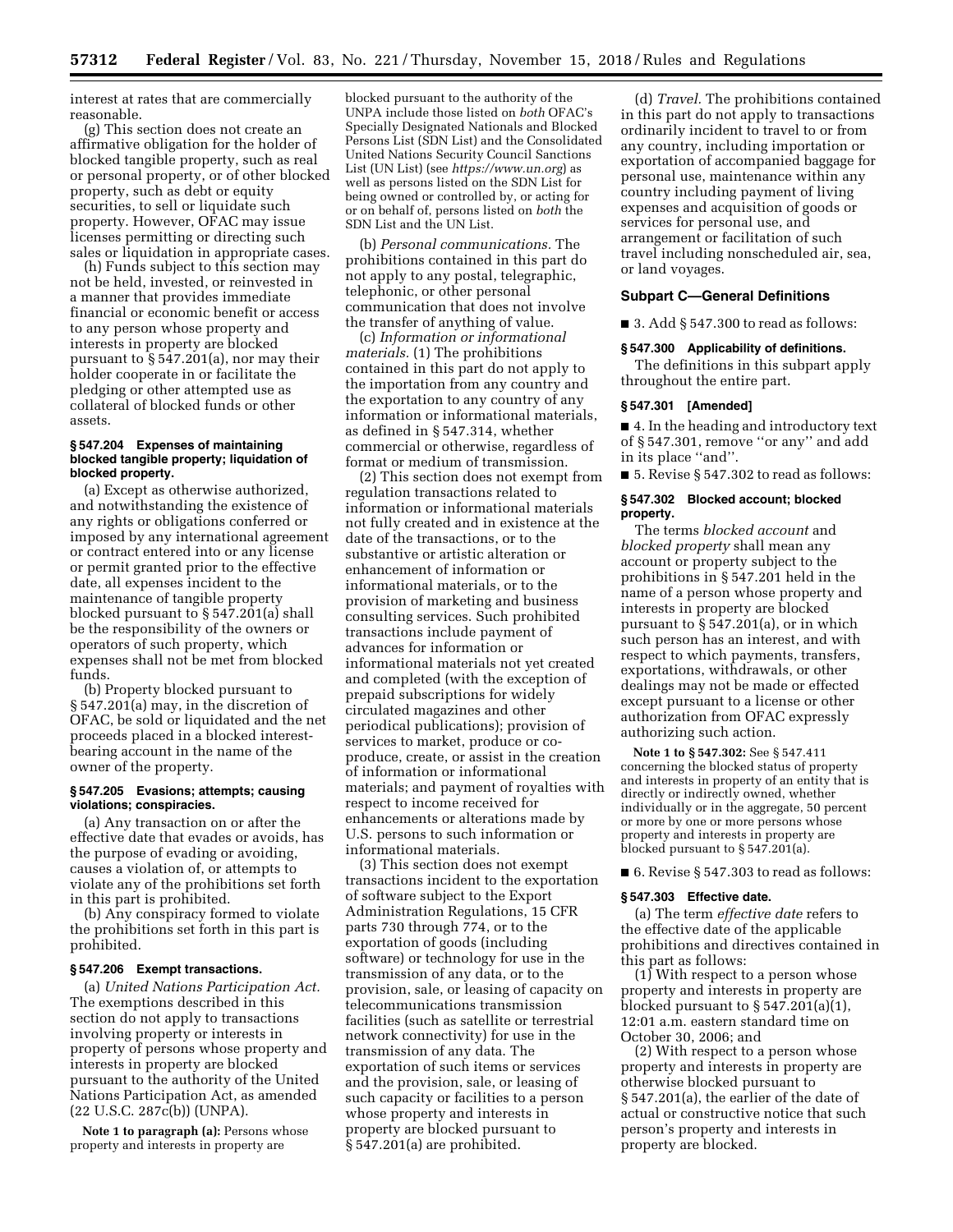(b) For the purposes of this section, *constructive notice* is the date that a notice of the blocking of the relevant person's property and interests in property is published in the **Federal Register**.

■ 7. Revise § 547.306 to read as follows:

### **§ 547.306 Licenses; general and specific.**

(a) Except as otherwise provided in this part, the term *license* means any license or authorization contained in or issued pursuant to this part.

(b) The term *general license* means any license or authorization the terms of which are set forth in subpart E of this part or made available on OFAC's website: *[www.treasury.gov/ofac.](http://www.treasury.gov/ofac)* 

(c) The term *specific license* means any license or authorization issued pursuant to this part, but not set forth in subpart E of this part or made available on OFAC's website: *[www.treasury.gov/ofac.](http://www.treasury.gov/ofac)* 

**Note 1 to § 547.306:** See § 501.801 of this chapter on licensing procedures.

#### ■ 8. Revise § 547.311 to read as follows:

#### **§ 547.311 U.S. financial institution.**

The term *U.S. financial institution*  means any U.S. entity (including its foreign branches) that is engaged in the business of accepting deposits, making, granting, transferring, holding, or brokering loans or other extensions of credit, or purchasing or selling foreign exchange, securities, commodity futures or options, or procuring purchasers and sellers thereof, as principal or agent. It includes depository institutions, banks, savings banks, trust companies, securities brokers and dealers, futures and options brokers and dealers, forward contract and foreign exchange merchants, securities and commodities exchanges, clearing corporations, investment companies, employee benefit plans, and U.S. holding companies, U.S. affiliates, or U.S. subsidiaries of any of the foregoing. This term includes those branches, offices, and agencies of foreign financial institutions that are located in the United States, but not such institutions' foreign branches, offices, or agencies. ■ 9. Revise § 547.313 to read as follows:

## **§ 547.313 Financial, material, logistical, or technological support.**

The term *financial, material, logistical, or technological support,* as used in § 547.201(a)(2)(vi), means any property, tangible or intangible, including currency, financial instruments, securities, or any other transmission of value; weapons or related materiel; chemical or biological agents; explosives; false documentation or identification; communications equipment; computers; electronic or other devices or equipment; technologies; lodging; safe houses; facilities; vehicles or other means of transportation; or goods.

''Technologies'' as used in this definition means specific information necessary for the development, production, or use of a product, including related technical data such as blueprints, plans, diagrams, models, formulae, tables, engineering designs and specifications, manuals, or other recorded instructions.

 $\blacksquare$  10. Add § 547.314 to read as follows:

### **§ 547.314 Information or informational materials.**

(a)(1) The term *information or informational materials* includes publications, films, posters, phonograph records, photographs, microfilms, microfiche, tapes, compact disks, CD ROMs, artworks, and news wire feeds.

(2) To be considered information or informational materials, artworks must be classified under heading 9701, 9702, or 9703 of the Harmonized Tariff Schedule of the United States.

(b) The term *information or informational materials,* with respect to exports, does not include items:

(1) That were, as of April 30, 1994, or that thereafter become, controlled for export pursuant to section 5 of the Export Administration Act of 1979, 50 U.S.C. App. 2401–2420 (1979) (EAA), or section 6 of the EAA to the extent that such controls promote the nonproliferation or antiterrorism policies of the United States; or

(2) With respect to which acts are prohibited by 18 U.S.C. chapter 37.

 $\blacksquare$  11. Add § 547.315 to read as follows:

## **§ 547.315 OFAC.**

The term *OFAC* means the Department of the Treasury's Office of Foreign Assets Control.

■ 12. Revise subpart D to read as follows:

### **Subpart D—Interpretations**

- Sec.<br>547.401 547.401 Reference to amended sections.<br>547.402 Effect of amendment.
- Effect of amendment.
- 547.403 Termination and acquisition of an interest in blocked property. 547.404 Transactions ordinarily incident to
- a licensed transaction.
- 547.405 Provision of services. 547.406 Offshore transactions involving blocked property.
- 547.407 Payments from blocked accounts to satisfy obligations prohibited.
- 547.408 Charitable contributions.
- 547.409 Credit extended and cards issued by financial institutions to a person

whose property and interests in property are blocked.

- 547.410 Setoffs prohibited.
- 547.411 Entities owned by one or more persons whose property and interests in property are blocked.

### **§ 547.401 Reference to amended sections.**

(a) Reference to any section in this part is a reference to the same as currently amended, unless the reference includes a specific date. *See* 44 U.S.C. 1510.

(b) Reference to any ruling, order, instruction, direction, or license issued pursuant to this part is a reference to the same as currently amended unless otherwise so specified.

#### **§ 547.402 Effect of amendment.**

Unless otherwise specifically provided, any amendment, modification, or revocation of any provision in or appendix to this part or chapter or of any order, regulation, ruling, instruction, or license issued by OFAC does not affect any act done or omitted, or any civil or criminal proceeding commenced or pending, prior to such amendment, modification, or revocation. All penalties, forfeitures, and liabilities under any such order, regulation, ruling, instruction, or license continue and may be enforced as if such amendment, modification, or revocation had not been made.

### **§ 547.403 Termination and acquisition of an interest in blocked property.**

(a) Whenever a transaction licensed or authorized by or pursuant to this part results in the transfer of property (including any property interest) away from a person whose property and interests in property are blocked pursuant to § 547.201(a), such property shall no longer be deemed to be property blocked pursuant to § 547.201(a), unless there exists in the property another interest that is blocked pursuant to § 547.201(a), the transfer of which has not been effected pursuant to license or other authorization.

(b) Unless otherwise specifically provided in a license or authorization issued pursuant to this part, if property (including any property interest) is transferred or attempted to be transferred to a person whose property and interests in property are blocked pursuant to § 547.201(a), such property shall be deemed to be property in which such person has an interest and therefore blocked.

## **§ 547.404 Transactions ordinarily incident to a licensed transaction.**

(a) Any transaction ordinarily incident to a licensed transaction and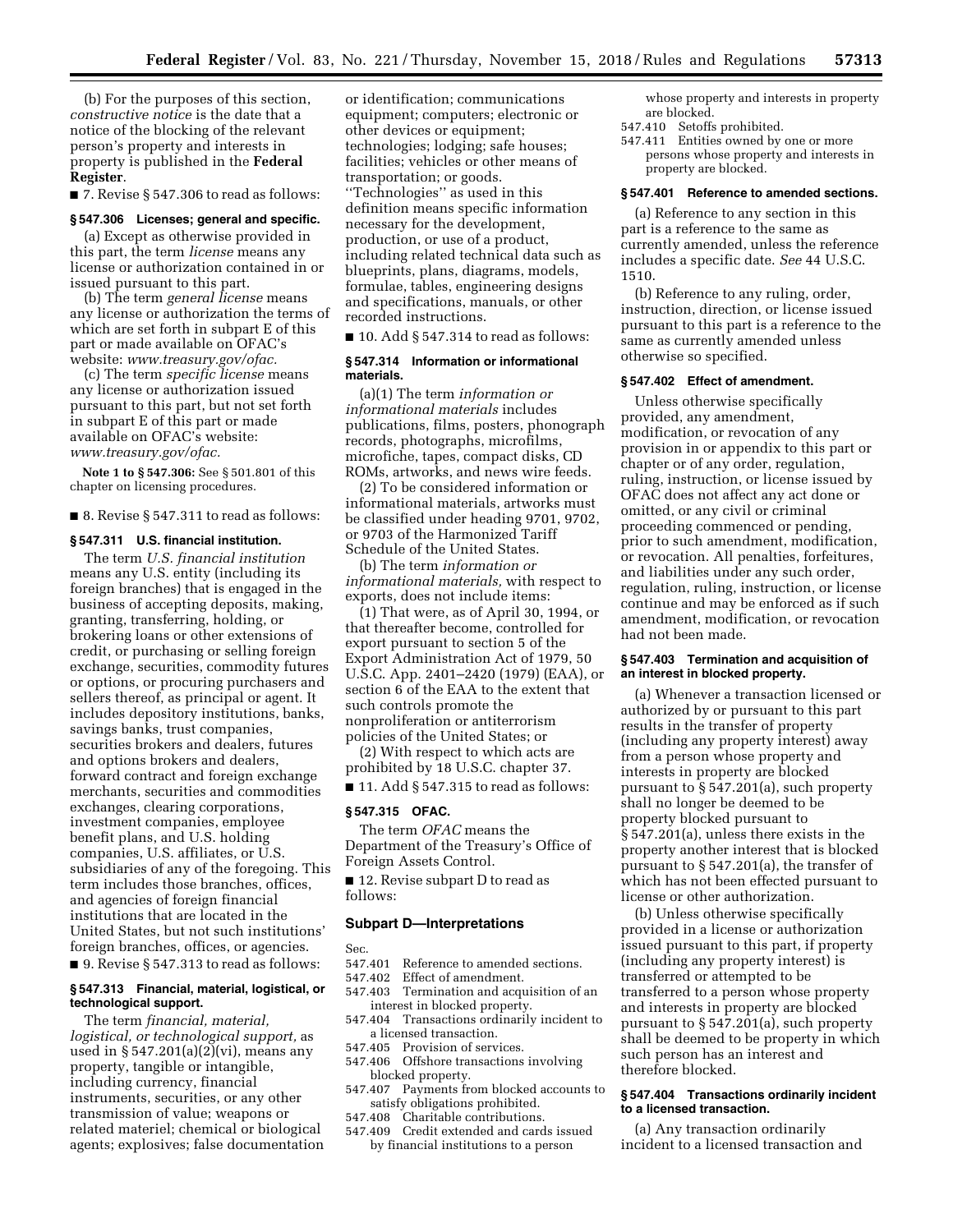necessary to give effect thereto is also authorized, except:

(1) An ordinarily incident transaction, not explicitly authorized within the terms of the license, by or with a person whose property and interests in property are blocked pursuant to § 547.201(a); or

(2) An ordinarily incident transaction, not explicitly authorized within the terms of the license, involving a debit to a blocked account or a transfer of blocked property.

(b) For example, a license authorizing a person to complete a securities sale involving Company A, whose property and interests in property are blocked pursuant to § 547.201(a), also authorizes other persons to engage in activities that are ordinarily incident and necessary to complete the sale, including transactions by the buyer, broker, transfer agents, and banks, provided that such other persons are not themselves persons whose property and interests in property are blocked pursuant to § 547.201(a).

## **§ 547.405 Provision of services.**

(a) The prohibitions on transactions contained in § 547.201 apply to services performed in the United States or by U.S. persons, wherever located, including by a foreign branch of an entity located in the United States:

(1) On behalf of or for the benefit of a person whose property and interests in property are blocked pursuant to § 547.201(a); or

(2) With respect to property interests of any person whose property and interests in property are blocked pursuant to § 547.201(a).

(b) For example, U.S. persons may not, except as authorized by or pursuant to this part, provide legal, accounting, financial, brokering, freight forwarding, transportation, public relations, or other services to a person whose property and interests in property are blocked pursuant to § 547.201(a).

**Note 1 to § 547.405:** See §§ 547.507 and 547.509 on licensing policy with regard to the provision of certain legal and emergency medical services.

### **§ 547.406 Offshore transactions involving blocked property.**

The prohibitions in § 547.201 on transactions or dealings involving blocked property, as defined in § 547.302, apply to transactions by any U.S. person in a location outside the United States.

## **§ 547.407 Payments from blocked accounts to satisfy obligations prohibited.**

Pursuant to § 547.201, no debits may be made to a blocked account to pay

obligations to U.S. persons or other persons, except as authorized by or pursuant to this part.

**Note 1 to § 547.407:** *See also* § 547.502(e), which provides that no license or other authorization contained in or issued pursuant to this part authorizes transfers of or payments from blocked property or debits to blocked accounts unless the license or other authorization explicitly authorizes the transfer of or payment from blocked property or the debit to a blocked account.

# **§ 547.408 Charitable contributions.**

Unless specifically authorized by OFAC pursuant to this part, no charitable contribution of funds, goods, services, or technology, including contributions to relieve human suffering, such as food, clothing, or medicine, may be made by, to, or for the benefit of, or received from, a person whose property and interests in property are blocked pursuant to § 547.201(a). For the purposes of this part, a contribution is made by, to, or for the benefit of, or received from, a person whose property and interests in property are blocked pursuant to § 547.201(a) if made by, to, or in the name of, or received from or in the name of, such a person; if made by, to, or in the name of, or received from or in the name of, an entity or individual acting for or on behalf of, or owned or controlled by, such a person; or if made in an attempt to violate, to evade, or to avoid the bar on the provision of contributions by, to, or for the benefit of such a person, or the receipt of contributions from such a person.

### **§ 547.409 Credit extended and cards issued by financial institutions to a person whose property and interests in property are blocked.**

The prohibition in § 547.201 on dealing in property subject to that section prohibits U.S. financial institutions from performing under any existing credit agreements, including charge cards, debit cards, or other credit facilities issued by a financial institution to a person whose property and interests in property are blocked pursuant to § 547.201(a).

### **§ 547.410 Setoffs prohibited.**

A setoff against blocked property (including a blocked account), whether by a U.S. bank or other U.S. person, is a prohibited transfer under § 547.201 if effected after the effective date.

## **§ 547.411 Entities owned by one or more persons whose property and interests in property are blocked.**

Persons whose property and interests in property are blocked pursuant to § 547.201(a) have an interest in all

property and interests in property of an entity in which such persons directly or indirectly own, whether individually or in the aggregate, a 50 percent or greater interest. The property and interests in property of such an entity, therefore, are blocked, and such an entity is a person whose property and interests in property are blocked pursuant to § 547.201(a), regardless of whether the name of the entity is incorporated into OFAC's Specially Designated Nationals and Blocked Persons List (SDN List).

## **Subpart E—Licenses, Authorizations, and Statements of Licensing Policy**

■ 13. Revise § 547.501 to read as follows:

### **§ 547.501 General and specific licensing procedures.**

For provisions relating to licensing procedures, see part 501, subpart E, of this chapter. Licensing actions taken pursuant to part 501 of this chapter with respect to the prohibitions contained in this part are considered actions taken pursuant to this part. General licenses and statements of licensing policy relating to this part also may be available through the Democratic Republic of the Congo sanctions page on OFAC's website: *[www.treasury.gov/ofac.](http://www.treasury.gov/ofac)* 

■ 14. Revise § 547.502 to read as follows:

### **§ 547.502 Effect of license or other authorization.**

(a) No license or other authorization contained in this part, or otherwise issued by OFAC, authorizes or validates any transaction effected prior to the issuance of such license or other authorization, unless specifically provided in such license or authorization.

(b) No regulation, ruling, instruction, or license authorizes any transaction prohibited under this part unless the regulation, ruling, instruction, or license is issued by OFAC and specifically refers to this part. No regulation, ruling, instruction, or license referring to this part shall be deemed to authorize any transaction prohibited by any other part of this chapter unless the regulation, ruling, instruction, or license specifically refers to such part.

(c) Any regulation, ruling, instruction, or license authorizing any transaction otherwise prohibited under this part has the effect of removing a prohibition contained in this part from the transaction, but only to the extent specifically stated by its terms. Unless the regulation, ruling, instruction, or license otherwise specifies, such an authorization does not create any right,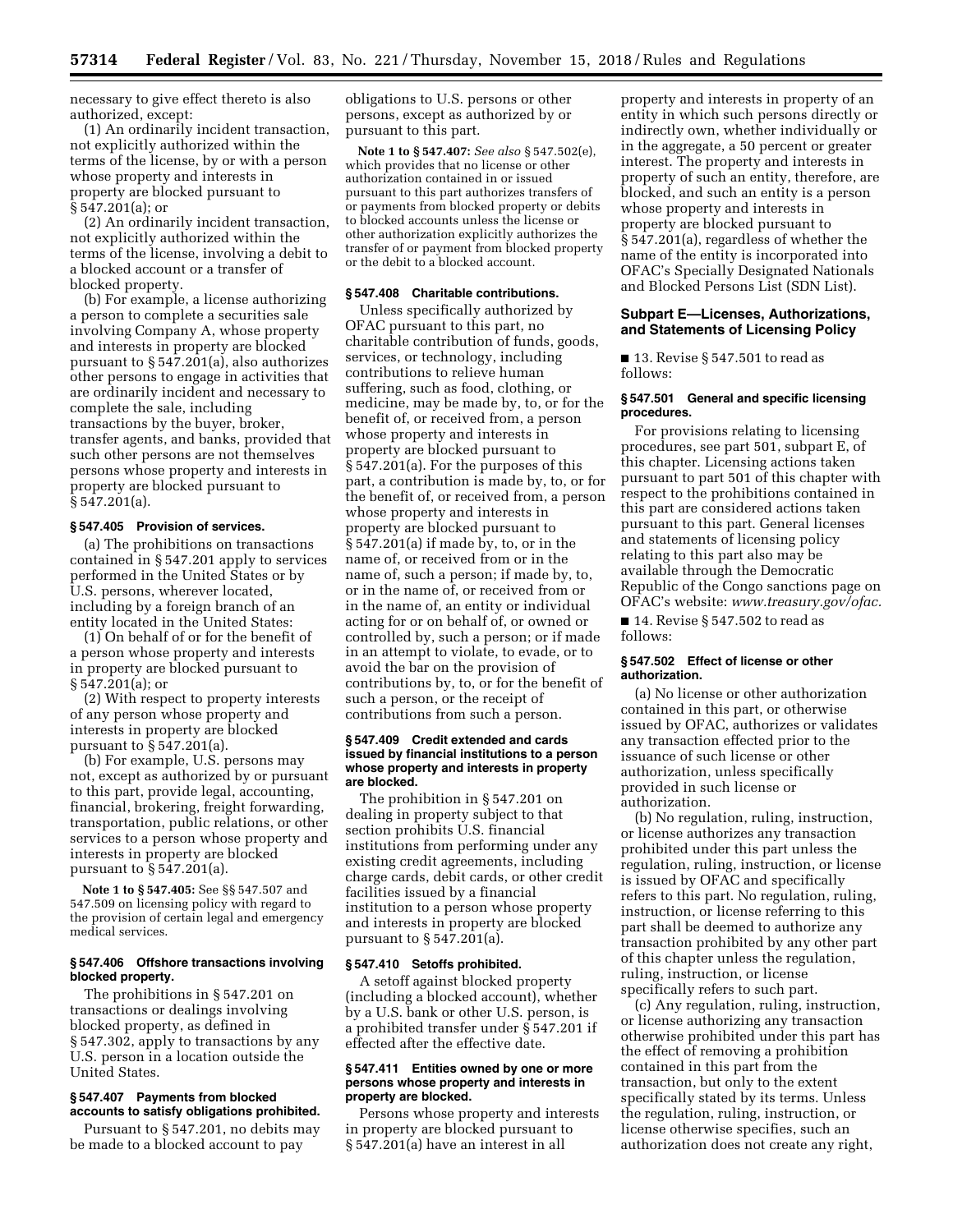duty, obligation, claim, or interest in, or with respect to, any property that would not otherwise exist under ordinary principles of law.

(d) Nothing contained in this part shall be construed to supersede the requirements established under any other provision of law or to relieve a person from any requirement to obtain a license or other authorization from another department or agency of the U.S. Government in compliance with applicable laws and regulations subject to the jurisdiction of that department or agency. For example, exports of goods, services, or technical data that are not prohibited by this part or that do not require a license by OFAC nevertheless may require authorization by the U.S. Department of Commerce, the U.S. Department of State, or other agencies of the U.S. Government.

(e) No license or other authorization contained in or issued pursuant to this part authorizes transfers of or payments from blocked property or debits to blocked accounts unless the license or other authorization explicitly authorizes the transfer of or payment from blocked property or the debit to a blocked account.

(f) Any payment relating to a transaction authorized in or pursuant to this part that is routed through the U.S. financial system should reference the relevant OFAC general or specific license authorizing the payment to avoid the blocking or rejection of the transfer.

■ 15. Revise § 547.503 to read as follows:

### **§ 547.503 Exclusion from licenses.**

OFAC reserves the right to exclude any person, property, transaction, or class thereof from the operation of any license or from the privileges conferred by any license. OFAC also reserves the right to restrict the applicability of any license to particular persons, property, transactions, or classes thereof. Such actions are binding upon actual or constructive notice of the exclusions or restrictions.

■ 16. Revise § 547.507 to read as follows:

### **§ 547.507 Provision of certain legal services.**

(a) The provision of the following legal services to or on behalf of persons whose property and interests in property are blocked pursuant to § 547.201(a) or any further Executive orders relating to the national emergency declared in E.O. 13413 of October 27, 2006, is authorized, provided that receipt of payment of professional fees and reimbursement of incurred expenses must be authorized: Pursuant to § 547.508, which authorizes certain payments for legal services from funds originating outside the United States; via specific license; or otherwise pursuant to this part:

(1) Provision of legal advice and counseling on the requirements of and compliance with the laws of the United States or any jurisdiction within the United States, provided that such advice and counseling are not provided to facilitate transactions in violation of this part;

(2) Representation of persons named as defendants in or otherwise made parties to legal, arbitration, or administrative proceedings before any U.S. federal, state, or local court or agency;

(3) Initiation and conduct of legal, arbitration, or administrative proceedings before any U.S. federal, state, or local court or agency;

(4) Representation of persons before any U.S. federal, state, or local court or agency with respect to the imposition, administration, or enforcement of U.S. sanctions against such persons; and

(5) Provision of legal services in any other context in which prevailing U.S. law requires access to legal counsel at public expense.

(b) The provision of any other legal services to or on behalf of persons whose property and interests in property are blocked pursuant to § 547.201(a) or any further Executive orders relating to the national emergency declared in E.O. 13413 of October 27, 2006, not otherwise authorized in this part, requires the issuance of a specific license.

(c) U.S. persons do not need to obtain specific authorization to provide related services, such as making filings and providing other administrative services, that are ordinarily incident to the provision of services authorized by paragraph (a) of this section. Additionally, U.S. persons who provide services authorized by paragraph (a) of this section do not need to obtain specific authorization to contract for related services that are ordinarily incident to the provision of those legal services, such as those provided by private investigators or expert witnesses, or to pay for such services. See § 510.404.

(d) Entry into a settlement agreement or the enforcement of any lien, judgment, arbitral award, decree, or other order through execution, garnishment, or other judicial process purporting to transfer or otherwise alter or affect property or interests in property blocked pursuant to § 547.201(a) or any further Executive

orders relating to the national emergency declared in E.O. 13413 of October 27, 2006, is prohibited unless licensed pursuant to this part.

**Note 1 to § 547.507:** Pursuant to part 501, subpart E, of this chapter, U.S. persons seeking administrative reconsideration or judicial review of their designation or the blocking of their property and interests in property may apply for a specific license from OFAC to authorize the release of certain blocked funds for the payment of professional fees and reimbursement of incurred expenses for the provision of such legal services where alternative funding sources are not available. For more information, see OFAC's *Guidance on the Release of Limited Amounts of Blocked Funds for Payment of Legal Fees and Costs Incurred in Challenging the Blocking of U.S. Persons in Administrative or Civil Proceedings,* which is available on OFAC's website at: *[www.treasury.gov/ofac.](http://www.treasury.gov/ofac)* 

#### **§ 547.508 [Redesignated as § 547.509]**

■ 17. Redesignate § 547.508 as § 547.509.

■ 18. Add new § 547.508 to read as follows:

#### **§ 547.508 Payments for legal services from funds originating outside the United States.**

(a) *Professional fees and incurred expenses.* (1) Receipt of payment of professional fees and reimbursement of incurred expenses for the provision of legal services authorized pursuant to § 547.507(a) to or on behalf of any person whose property and interests in property are blocked pursuant to § 547.201 or any further Executive orders relating to the national emergency declared in E.O. 13413 of October 27, 2006, is authorized from funds originating outside the United States, provided that the funds do not originate from:

(i) A source within the United States; (ii) Any source, wherever located, within the possession or control of a U.S. person; or

(iii) Any individual or entity, other than the person on whose behalf the legal services authorized pursuant to § 547.507(a) are to be provided, whose property and interests in property are blocked pursuant to any part of this chapter or any Executive order or statute.

(2) Nothing in this paragraph (a) authorizes payments for legal services using funds in which any other person whose property and interests in property are blocked pursuant to § 547.201(a), any other part of this chapter, or any Executive order has an interest.

(b) *Reports.* (1) U.S. persons who receive payments pursuant to paragraph (a) of this section must submit annual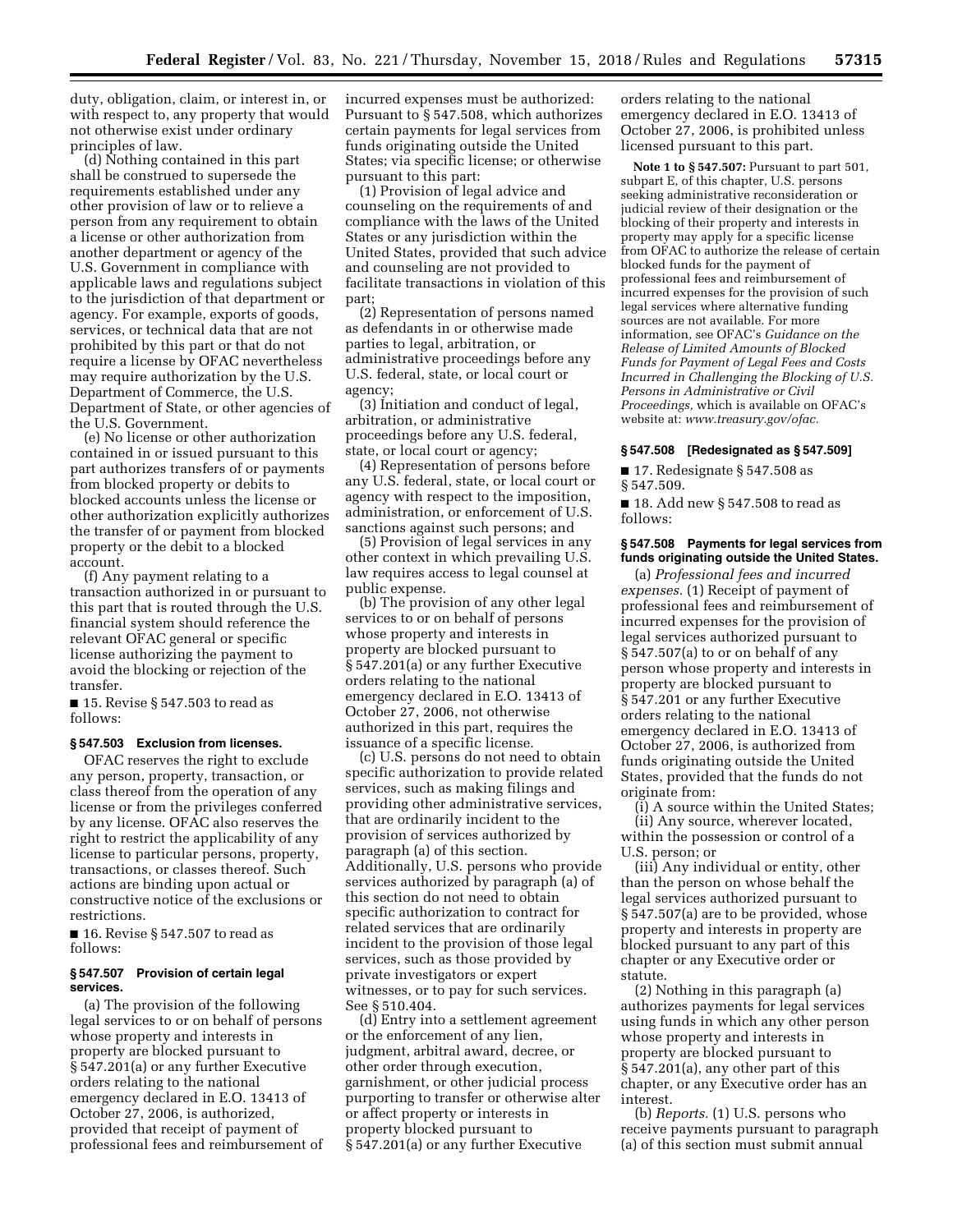reports no later than 30 days following the end of the calendar year during which the payments were received providing information on the funds received. Such reports shall specify:

(i) The individual or entity from whom the funds originated and the amount of funds received; and

(ii) If applicable:

(A) The names of any individuals or entities providing related services to the U.S. person receiving payment in connection with authorized legal services, such as private investigators or expert witnesses;

(B) A general description of the services provided; and

(C) The amount of funds paid in connection with such services.

(2) The reports, which must reference this section, are to be submitted to OFAC using one of the following methods:

(i) *Email:* (preferred method) *[OFAC.Regulations.Reports@](mailto:OFAC.Regulations.Reports@treasury.gov) [treasury.gov;](mailto:OFAC.Regulations.Reports@treasury.gov)* or

(ii) *U.S. mail:* OFAC Regulations Reports, Office of Foreign Assets Control, U.S. Department of the Treasury, 1500 Pennsylvania Avenue NW, Freedman's Bank Building, Washington, DC 20220.

■ 19. Revise newly redesignated § 547.509 to read as follows:

### **§ 547.509 Emergency medical services.**

The provision and receipt of nonscheduled emergency medical services that are otherwise prohibited by this part or any further Executive orders relating to the national emergency declared in Executive Order 13413 of October 27, 2006 are authorized.

■ 20. Revise subpart G to read as follows:

## **Subpart G—Penalties and Finding of Violation**

Sec.

- 547.701 Penalties.
- Pre-Penalty Notice; settlement.
- 547.703 Penalty imposition.
- 547.704 Administrative collection; referral to United States Department of Justice. 547.705 Finding of Violation.

#### **§ 547.701 Penalties.**

(a) Section 206 of the International Emergency Economic Powers Act (50 U.S.C. 1705) (IEEPA) is applicable to violations of the provisions of any license, ruling, regulation, order, directive, or instruction issued by or pursuant to the direction or authorization of the Secretary of the Treasury pursuant to this part or otherwise under IEEPA.

(1) A civil penalty not to exceed the amount set forth in section 206 of IEEPA

may be imposed on any person who violates, attempts to violate, conspires to violate, or causes a violation of any license, order, regulation, or prohibition issued under IEEPA.

**Note 1 to paragraph (a)(1):** IEEPA provides for a maximum civil penalty not to exceed the greater of \$295,141 or an amount that is twice the amount of the transaction that is the basis of the violation with respect to which the penalty is imposed.

(2) A person who willfully commits, willfully attempts to commit, willfully conspires to commit, or aids or abets in the commission of a violation of any license, order, regulation, or prohibition may, upon conviction, be fined not more than \$1,000,000, or if a natural person, be imprisoned for not more than 20 years, or both.

(b)(1) The civil penalties provided in IEEPA are subject to adjustment pursuant to the Federal Civil Penalties Inflation Adjustment Act of 1990 (Pub. L. 101–410, as amended, 28 U.S.C. 2461 note).

(2) The criminal penalties provided in IEEPA are subject to adjustment pursuant to 18 U.S.C. 3571.

(c) Pursuant to 18 U.S.C. 1001, whoever, in any matter within the jurisdiction of the executive, legislative, or judicial branch of the Government of the United States, knowingly and willfully falsifies, conceals, or covers up by any trick, scheme, or device a material fact; or makes any materially false, fictitious, or fraudulent statement or representation; or makes or uses any false writing or document knowing the same to contain any materially false, fictitious, or fraudulent statement or entry shall be fined under title 18, United States Code, imprisoned, or both.

(d) Section 5 of the United Nations Participation Act, as amended (22 U.S.C. 287c(b)) (UNPA) provides that any person who willfully violates or evades or attempts to violate or evade any order, rule, or regulation issued by the President pursuant to the authority granted in that section, upon conviction, shall be fined not more than \$10,000 and, if a natural person, may also be imprisoned for not more than 10 years; and the officer, director, or agent of any corporation who knowingly participates in such violation or evasion shall be punished by a like fine, imprisonment, or both and any property, funds, securities, papers, or other articles or documents, or any vessel, together with her tackle, apparel, furniture, and equipment, or vehicle, or aircraft, concerned in such violation shall be forfeited to the United States.

(e) Violations involving transactions described at section 203(b)(1), (3), and

(4) of IEEPA shall be subject only to the penalties set forth in paragraph (d) of this section.

(f) Violations of this part may also be subject to other applicable laws.

#### **§ 547.702 Pre-Penalty Notice; settlement.**

(a) *When required.* If OFAC has reason to believe that there has occurred a violation of any provision of this part or a violation of the provisions of any license, ruling, regulation, order, directive, or instruction issued by or pursuant to the direction or authorization of the Secretary of the Treasury pursuant to this part or otherwise under the International Emergency Economic Powers Act (50 U.S.C. 1701–1706) and determines that a civil monetary penalty is warranted, OFAC will issue a Pre-Penalty Notice informing the alleged violator of the agency's intent to impose a monetary penalty. A Pre-Penalty Notice shall be in writing. The Pre-Penalty Notice may be issued whether or not another agency has taken any action with respect to the matter. For a description of the contents of a Pre-Penalty Notice, see appendix A to part 501 of this chapter.

(b) *Response*—(1) *Right to respond.*  An alleged violator has the right to respond to a Pre-Penalty Notice by making a written presentation to OFAC. For a description of the information that should be included in such a response, see appendix A to part 501 of this chapter.

(2) *Deadline for response.* A response to a Pre-Penalty Notice must be made within 30 days as set forth in paragraphs (b)(2)(i) and (ii) of this section. The failure to submit a response within 30 days shall be deemed to be a waiver of the right to respond.

(i) *Computation of time for response.*  A response to a Pre-Penalty Notice must be postmarked or date-stamped by the U.S. Postal Service (or foreign postal service, if mailed abroad) or courier service provider (if transmitted to OFAC by courier) on or before the 30th day after the postmark date on the envelope in which the Pre-Penalty Notice was mailed. If the Pre-Penalty Notice was personally delivered by a non-U.S. Postal Service agent authorized by OFAC, a response must be postmarked or date-stamped on or before the 30th day after the date of delivery.

(ii) *Extensions of time for response.* If a due date falls on a federal holiday or weekend, that due date is extended to include the following business day. Any other extensions of time will be granted, at the discretion of OFAC, only upon specific request to OFAC.

(3) *Form and method of response.* A response to a Pre-Penalty Notice need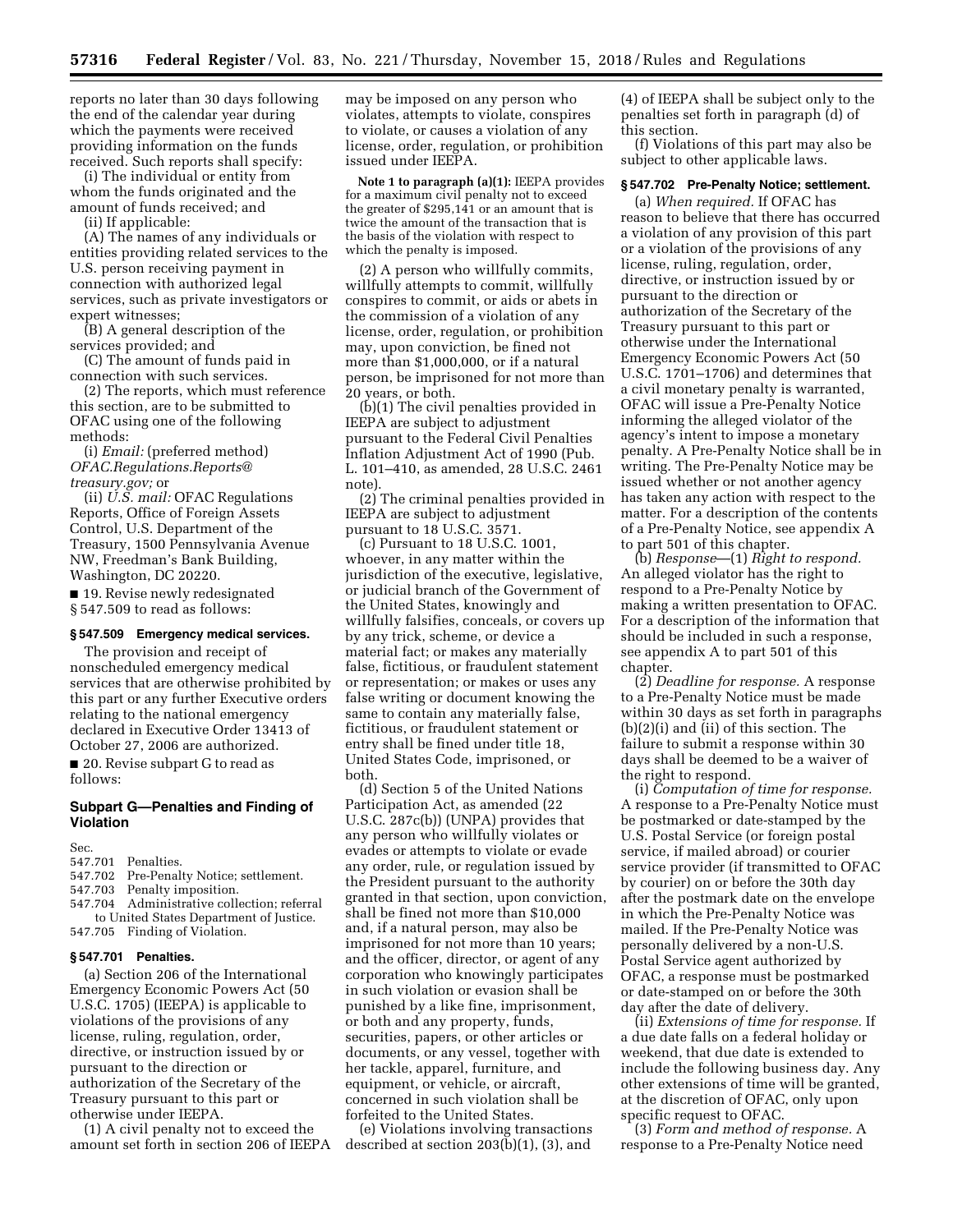not be in any particular form, but it must be typewritten and signed by the alleged violator or a representative thereof, contain information sufficient to indicate that it is in response to the Pre-Penalty Notice, and include the OFAC identification number listed on the Pre-Penalty Notice. A copy of the written response may be sent by facsimile, but the original also must be sent to OFAC's Office of Compliance and Enforcement by mail or courier and must be postmarked or date-stamped in accordance with paragraph (b)(2) of this section.

(c) *Settlement.* Settlement discussion may be initiated by OFAC, the alleged violator, or the alleged violator's authorized representative. For a description of practices with respect to settlement, see appendix A to part 501 of this chapter.

(d) *Guidelines.* Guidelines for the imposition or settlement of civil penalties by OFAC are contained in appendix A to part 501 of this chapter.

(e) *Representation.* A representative of the alleged violator may act on behalf of the alleged violator, but any oral communication with OFAC prior to a written submission regarding the specific allegations contained in the Pre-Penalty Notice must be preceded by a written letter of representation, unless the Pre-Penalty Notice was served upon the alleged violator in care of the representative.

### **§ 547.703 Penalty imposition.**

If, after considering any written response to the Pre-Penalty Notice and any relevant facts, OFAC determines that there was a violation by the alleged violator named in the Pre-Penalty Notice and that a civil monetary penalty is appropriate, OFAC may issue a Penalty Notice to the violator containing a determination of the violation and the imposition of the monetary penalty. For additional details concerning issuance of a Penalty Notice, see appendix A to part 501 of this chapter. The issuance of the Penalty Notice shall constitute final agency action. The violator has the right to seek judicial review of that final agency action in federal district court.

### **§ 547.704 Administrative collection; referral to United States Department of Justice.**

In the event that the violator does not pay the penalty imposed pursuant to this part or make payment arrangements acceptable to OFAC, the matter may be referred for administrative collection measures by the Department of the Treasury or to the United States Department of Justice for appropriate

action to recover the penalty in a civil suit in a federal district court.

### **§ 547.705 Finding of Violation**

(a) *When issued.* (1) OFAC may issue an initial Finding of Violation that identifies a violation if OFAC:

(i) Determines that there has occurred a violation of any provision of this part, or a violation of the provisions of any license, ruling, regulation, order, directive, or instruction issued by or pursuant to the direction or authorization of the Secretary of the Treasury pursuant to this part or otherwise under the International Emergency Economic Powers Act (50 U.S.C. 1701–1706);

(ii) Considers it important to document the occurrence of a violation; and

(iii) Based on the Guidelines contained in appendix A to part 501 of this chapter, concludes that an administrative response is warranted but that a civil monetary penalty is not the most appropriate response.

(2) An initial Finding of Violation shall be in writing and may be issued whether or not another agency has taken any action with respect to the matter. For additional details concerning issuance of a Finding of Violation, see appendix A to part 501 of this chapter.

(b) *Response*—(1) *Right to respond.*  An alleged violator has the right to contest an initial Finding of Violation by providing a written response to OFAC.

(2) *Deadline for response; Default determination.* A response to an initial Finding of Violation must be made within 30 days as set forth in paragraphs (b)(2)(i) and (ii) of this section. The failure to submit a response within 30 days shall be deemed to be a waiver of the right to respond, and the initial Finding of Violation will become final and will constitute final agency action. The violator has the right to seek judicial review of that final agency action in federal district court.

(i) *Computation of time for response.*  A response to an initial Finding of Violation must be postmarked or datestamped by the U.S. Postal Service (or foreign postal service, if mailed abroad) or courier service provider (if transmitted to OFAC by courier) on or before the 30th day after the postmark date on the envelope in which the initial Finding of Violation was served. If the initial Finding of Violation was personally delivered by a non-U.S. Postal Service agent authorized by OFAC, a response must be postmarked or date-stamped on or before the 30th day after the date of delivery.

(ii) *Extensions of time for response.* If a due date falls on a federal holiday or weekend, that due date is extended to include the following business day. Any other extensions of time will be granted, at the discretion of OFAC, only upon specific request to OFAC.

(3) *Form and method of response.* A response to an initial Finding of Violation need not be in any particular form, but it must be typewritten and signed by the alleged violator or a representative thereof, contain information sufficient to indicate that it is in response to the initial Finding of Violation, and include the OFAC identification number listed on the initial Finding of Violation. A copy of the written response may be sent by facsimile, but the original also must be sent to OFAC by mail or courier and must be postmarked or date-stamped in accordance with paragraph (b)(2) of this section.

(4) *Information that should be included in response.* Any response should set forth in detail why the alleged violator either believes that a violation of the regulations did not occur and/or why a Finding of Violation is otherwise unwarranted under the circumstances, with reference to the General Factors Affecting Administrative Action set forth in the Guidelines contained in appendix A to part 501 of this chapter. The response should include all documentary or other evidence available to the alleged violator that supports the arguments set forth in the response. OFAC will consider all relevant materials submitted in the response.

(c) *Determination*—(1) *Determination that a Finding of Violation is warranted.*  If, after considering the response, OFAC determines that a final Finding of Violation should be issued, OFAC will issue a final Finding of Violation that will inform the violator of its decision. A final Finding of Violation shall constitute final agency action. The violator has the right to seek judicial review of that final agency action in federal district court.

(2) *Determination that a Finding of Violation is not warranted.* If, after considering the response, OFAC determines a Finding of Violation is not warranted, then OFAC will inform the alleged violator of its decision not to issue a final Finding of Violation.

**Note to paragraph (c)(2):** A determination by OFAC that a final Finding of Violation is not warranted does not preclude OFAC from pursuing other enforcement actions consistent with the Guidelines contained in appendix A to part 501 of this chapter.

(d) *Representation.* A representative of the alleged violator may act on behalf